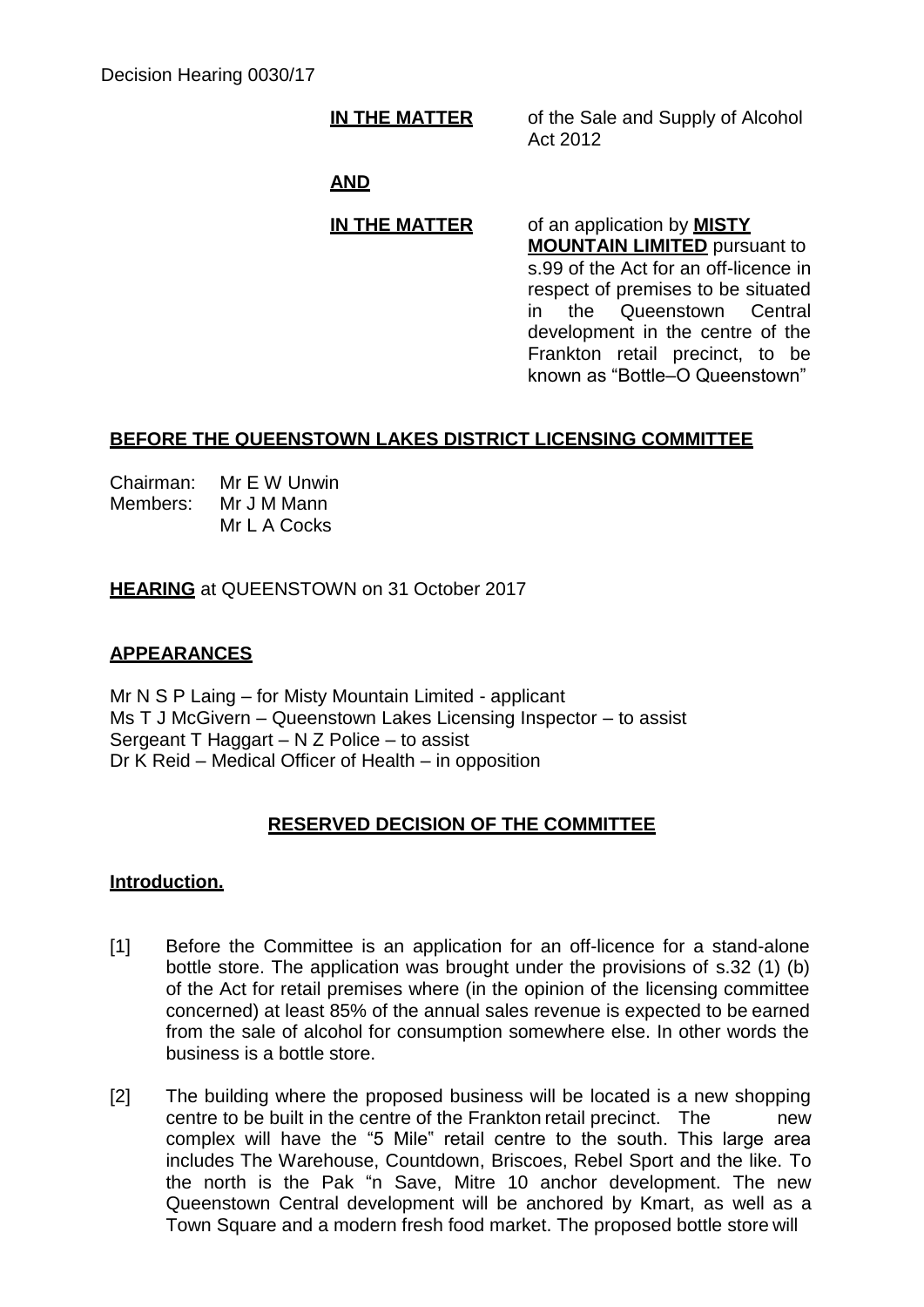be 128 square metres including a cold room of around 35 square metres. If the licence is granted, the new business will be known as "Bottle–O-Queenstown".

- [3] The applicant is Misty Mountain Limited (hereafter called the company). Mrs Gurbaksh Singh is the company's sole director and shareholder. While Mrs Singh will be responsible for the overall management of the business, the daily operations will be managed and directed by Dr Harpreet Singh who is the holder of a Manager's Certificate.
- [4] Mrs Singh has been operating grocery stores and off-licences for many years. She is the owner of LiqCo which operates remote sales delivering alcohol nationwide. The family has a number of off-licences including two "Bottle–O" stores in Wanaka and Waiuku and a Thirsty Liquor in Te Anau. The extended family operates supermarket and grocery off-licences. Since they started operating in 1999, no licence has ever been breached at any location. The "Bottle-O" franchise is not in the business of aggressively pricing its products. Indeed it is prevented from entering a price war under the terms of the franchise arrangement the store will operate under.
- [5] The company seeks trading hours from 8.00 am to 11.00 pm Monday to Sunday. The application was accompanied by confirmation that the proposed use of the premises meets the requirements of the Resource Management Act. Although an application has been made for a compliance certificate this cannot be granted until the premises has been built. The company requested that the entire store be designated as supervised.
- [6] Neither the Police nor the District Licensing Inspector opposed the application. There were no public objections. The Medical Officer of Health reported with matters in opposition. The concerns were based on the likely reduction of the amenity and good order of the locality based on the number of off-licences already held. The Medical Officer of Health also raised concerns about sensitive sites located within 500 metres of the proposed premises and the risk that continued issuing of licences in the area without consideration of the overall effect, will lead to adverse effects on the community

## **The Application.**

- [7] Dr Harpreet Singh was an impressive witness. Not only does he hold three tertiary qualifications, he has managed licensed premises at various times over the past 17 years. He displayed a competent knowledge of the Act and its objectives and is the owner and operator of "The Bottle-O Waiuku, one of the largest liquor stores in Auckland. He adopts a hands-on management approach to his duties which means he is in charge of all staff management and recruitment, profit management, marketing strategies, and ensuring that the business is operated in line with the Act. He spoke on his mother's behalf.
- [8] The family has longstanding connections with the online retail training programmes hosted by MetCash in Australia. Dr Singh advised that age verification is built into point of sale systems to ensure the ID is checked. His evidence was that members of staff are required to hold both a Licence Controller Qualification from NZQA and aManager's Certificate. Further,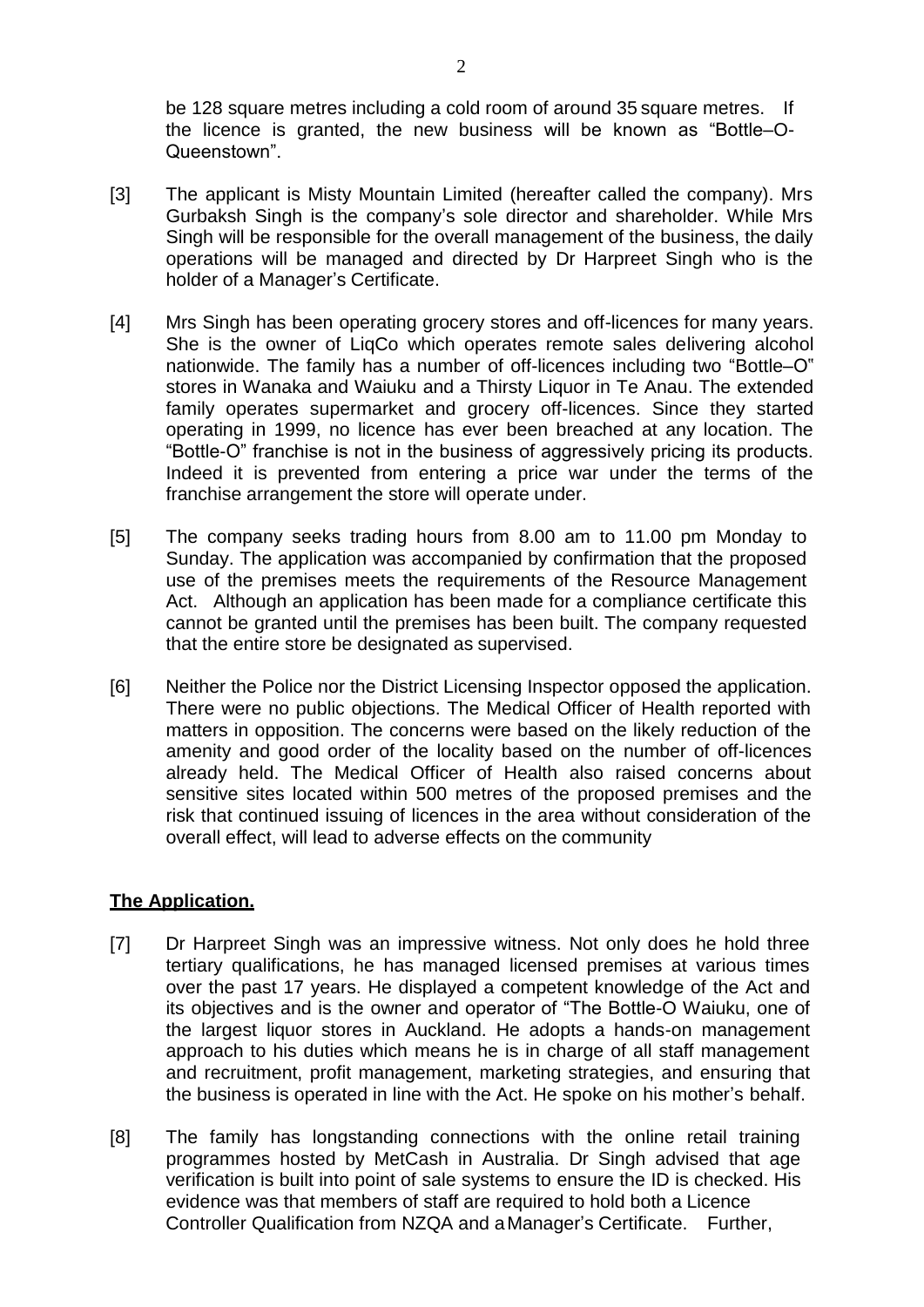there is policy whereby any customers consuming newly purchased liquor on the street or surrounding environs are automatically trespassed from the store.

- [9] He stated that the company's intention was to establish a high-end store with a premium fit-out, combined with extensive training systems and highly experienced staff to ensure a socially responsible and safe operation. The store will be well lit and spacious. Dr Singh also confirmed that the store will place an emphasis on specialised service with local wines and craft beer. Security cameras will be fitted both in and outside the premises.
- [10] Dr Singh addressed the issues of amenity and good order. He argued that the area was one of new modern commercial developments as well as high end housing developments. He contended that the locality was pleasant and agreeable and would continue to be so if the store was established. In particular he stressed the lack of vulnerable people living in the area. Nor was he aware of any local issues such as vandalism, nuisance or unlawful activity.
- [11] On the issues of "proliferation" and "density" he noted that "Henrys Beer Wine and Spirits" had applied for an off-licence in a nearby development about one kilometre away. There was no evidence that the application had been granted. Dr Singh acknowledged that there were two licensed supermarkets within a 500 metres radius of the subject site. He considered that they are not the same kind of store as a bottle store in that they compete in different markets with a different product focus.
- [12] He also argued that in his experience a new entrant tends to "split" the total market rather than "grow" it. This issue was important given the increased population expected in the area, with the proposals to build literally thousands of new homes. He contended that the issue might well be different if the company was trying to open a business in an existing area where there was a "static" amount of local residents to serve.
- [13] In relation to the argument about "sensitive sites" Dr Singh accepted that there was a childcare and medical centre within a 500 metre radius of the proposed store and a Church and associated day care just outside the 500 metre radius. However, because of the nature and position of the bottle store within a commercial complex, he did not think the store's location was incompatible with these activities.

#### **The Medical Officer of Health.**

- [14] Dr Keith Reid is a Public Health Physician employed by the Southern District Health Board. He is designated as a Medical Officer of Health for the Otago and Southland Districts. In 2007 he was admitted to the UK Specialist Medical Register as a specialist in public health medicine after completing specialist training in public health medicine in the United Kingdom.
- [15] He confirmed that the principal ground of opposition was the issue of density of licensed premises in the area surrounding the proposed store. No other issues under s.105 of the Act were raised. In other words he sought to influence our opinion as to whether the amenity and good order of the locality would be likely reduced to more than a minor extent by the effects of the issue of the licence, given that in forming our opinion we are required to have regard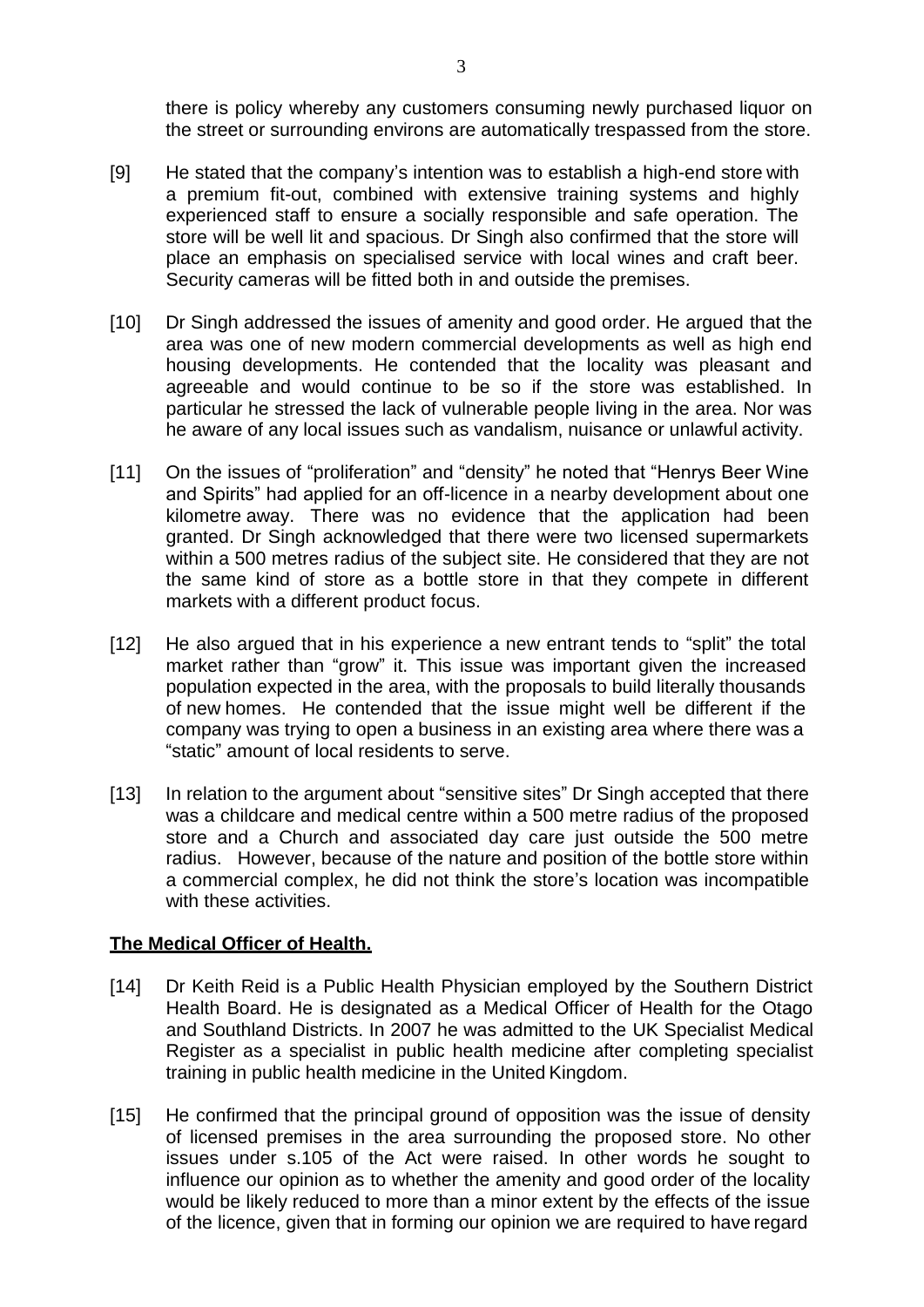to the number of premises for which off-licences are already held. (See ss. 105(1) (h) and 106(1) (a) (iii) of the Act.

- [16] In support of his submissions he produced a map of the Frankton Census area with current off-licensed premises. This showed an area which he argued was highly developed with a mix of uses including residential and commercial services, although containing an area of rural land with a low population density. This map showed that there were already seven off-licensed premises with two bottle stores and the rest being supermarkets. The proposed new bottle store (see Para [11]) would add to the number.
- [17] Dr Reid also produced data from the Centre for Public Health Research from 2016 which showed that Frankton had a high concentration of off-licensed premises by land area when compared with the rest of the Queenstown Lakes District at that time. He acknowledged that the area of Frankton East was not included because (a) the data was not up to date and (b) the land area included undeveloped rural land.
- [18] Dr Reid acknowledged that it was almost impossible to link the indirect contribution of an individual bottle store or supermarket to alcohol related harm arising from inappropriate or excessive consumption. He argued that from a health paradigm any increase in the volume of alcohol sold in a community is associated with increased rates of observed harm in communities. It was from this public health rationale that he urged caution when considering whether to issue further licences.
- [19] Dr Reid contended that the area of Frankton East (where the proposed premises are situated) was an area with rapid mixed development including residential. He submitted that given the pace of ongoing development it is likely that there will be further applications for off-licensed stores. His view was there will be a need at some point to curb the numbers. He also argued that there was likely to be a competitive edge between bottle stores and supermarkets.
- [20] Dr Reid referred to the report of the Licensing Inspector who had quoted from the Alcohol Advisory Council of New Zealand's report on "The Impacts of Liquor Outlets in Manukau City January 2012." The quotation reads:

"*In Manuka City off-licence liquor outlets tend to locate in area of high social deprivation and high population density, while on-licence liquor outlets tend to locate in main centres and areas of high amenity value. Price and non-price competition leads to low alcohol prices and longer opening hours in areas where the density of off-licence outlets is higher."*

[21] His submission was that this price and non-price competition was likely to be reproduced to some extent in Frankton and further that such competition raises risks to the health of the community. In summary he argued that there was a risk that the continuing issues of licences in the area without consideration of the overall effect will lead to an exacerbation of the adverse effects on the local community caused by alcohol consumption.

#### **The District Licensing Agency Inspector.**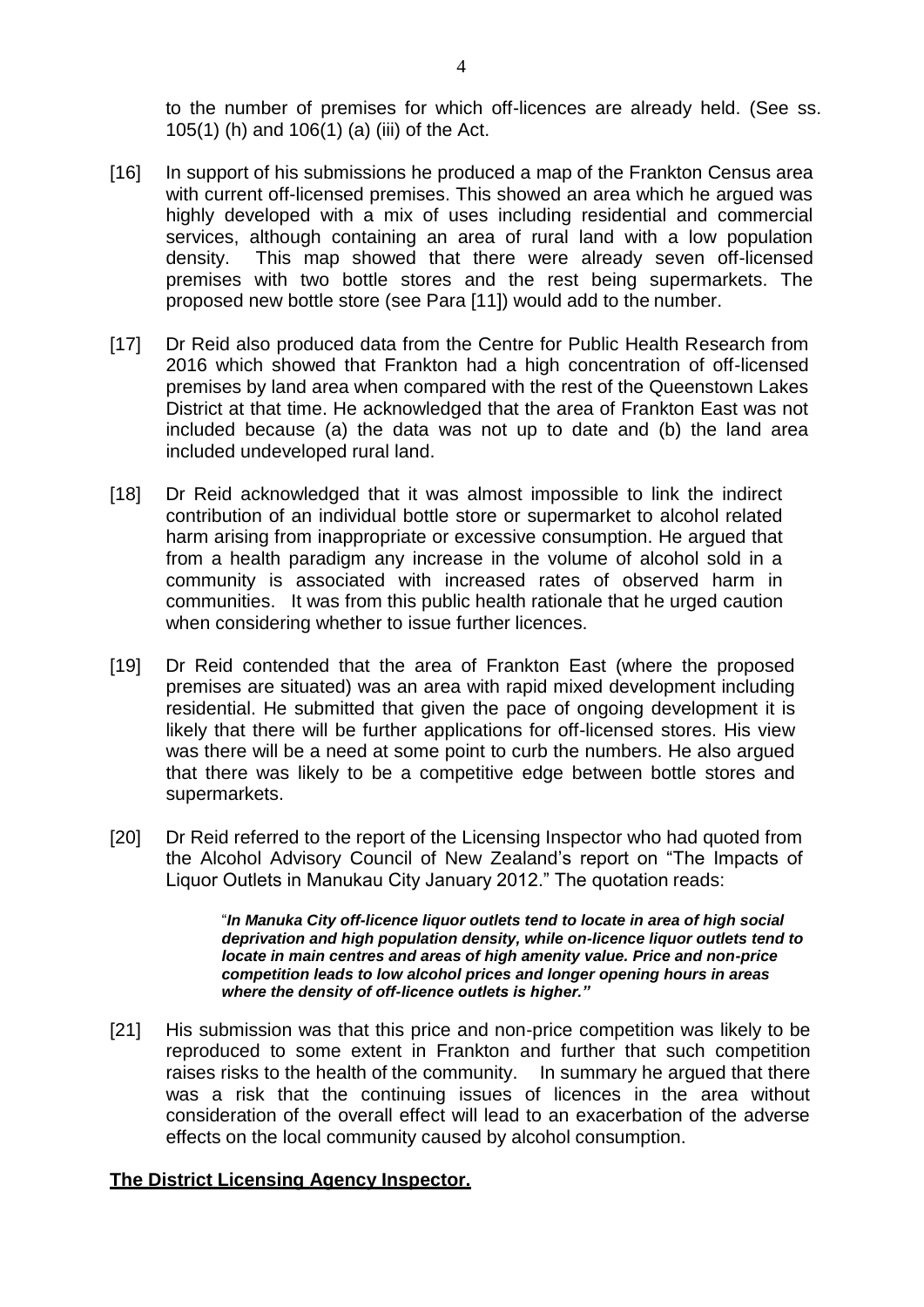- [22] Ms T J McGivern is a Licensing Inspector with the Queenstown Lakes District Council. In her report she noted that vandalism and nuisance were not expected to be associated with the business and referred to the company's policy of issuing trespass notices. She stated that in her opinion the potential effects on the amenity and good order of the surrounding area were less than minor.
- [23] Given the opposition comments from the Medical Officer of Health, the Inspector sought information from the planning department of the Queenstown Lakes District Council in regards to growth in the immediate area. There are at least four subdivisions in the planning stage. There is a C2 area in the Frankton Flats where the Remarkable Residences are going. These are to be approximately 255 three, four and five bedroom terraced houses, some with studio units and office spaces. This was referred to by Dr Singh as a \$100 million housing complex.
- [24] In addition there is a development in Quail Rise East not far from the proposed new business. This is regarded as medium density residential and could enable up to 1000 residential units to be built. A further two developments in Ladies Mile and Remarkables Park (the other side of the airport) are proposed but both these are some distance away. The Inspector produced figures showing anticipated growth for visitor and residents in Frankton and its surrounds over the next 40 years. A steady growth in excess of 10% is expected.
- [25] Ms McGivern referred us to the decision of *Tony's Liquor Upper Hutt Limited*  [2014] NZARLA PH 171 where the Authority discussed the new (and significant) provision in the Act concerning proliferation. The Authority referred to a recent appeal to the High Court *(Utikere v I S Dhillon & Sons Limited CIV 2013-454-264* where the appellant's argument below had been accepted by the High Court.

*"The diminution of sales at other outlets resulting from the same total volume sold was a likely outcome of a new entrant entering the marketplace. It follows that there was no evidence that more liquor in absolute terms would be consumed by the public, either generally or specifically as a result of the new entrant entering the marketplace."*

[26] In her closing submissions the Inspector also referred to the definition of locality which she noted had not been defined in the Act. She noted the decision of *Mangere-Otahuhu Local Board v Southern Cross Camous and*  Level Eighteen Limited [2-14] NZARLA PH 627-628 in which the Authority had stated:

> *"Determining what is meant by "locality" in any given case will vary depending on the evidence adduced. Generally however, locality will be that area of land that is likely to be affected by the operation of the licence."*

#### **The Applicant's Closing Submissions.**

[27] Mr N S P Laing referred to Section 106 (1)(a) of the Act which reads:

**In forming for the purposes of section 105(1)(h) an opinion on whether the amenity and good order of a locality would be likely to be reduced, by more**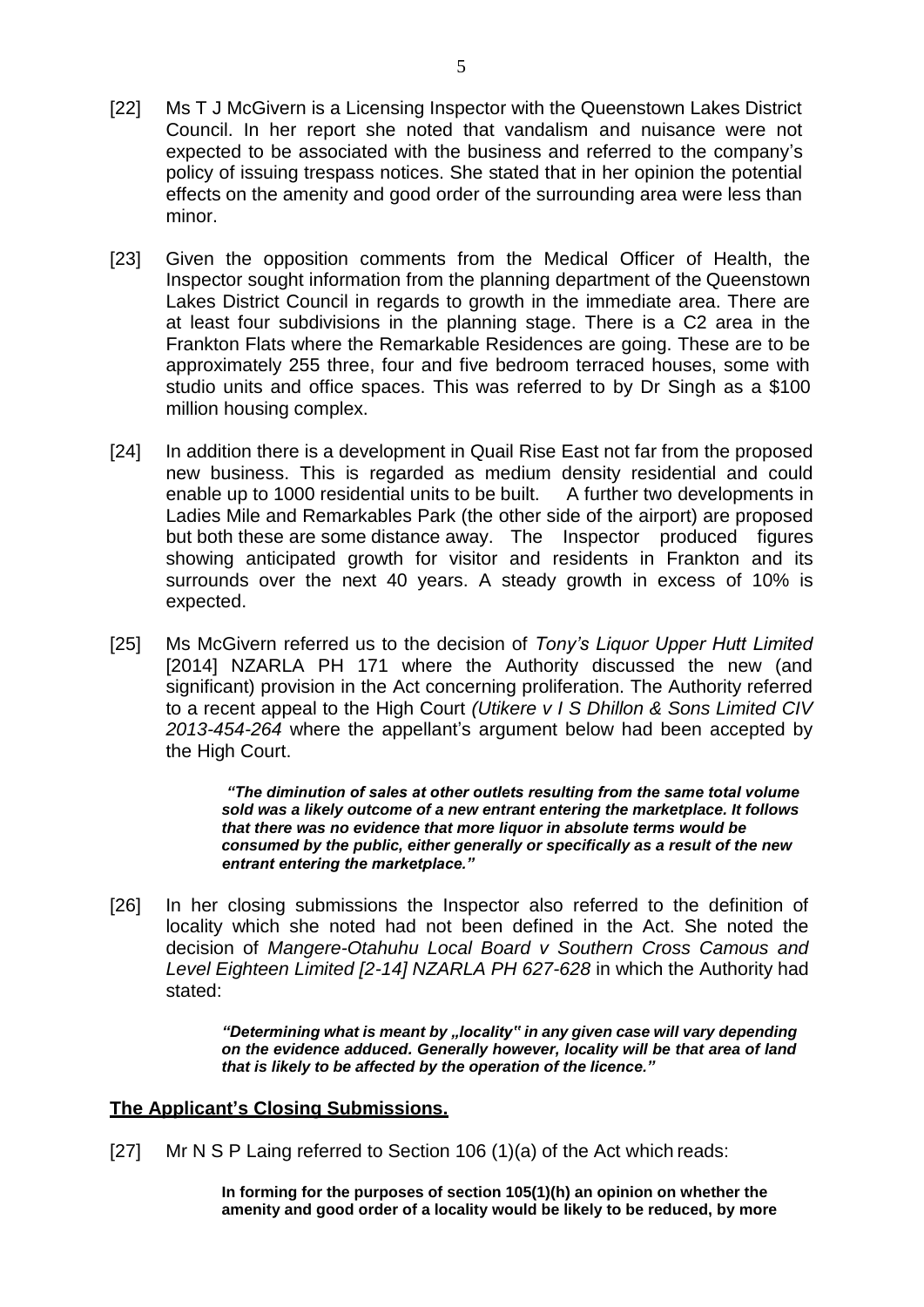**than a minor extent, by the effects of the issue of a licence, the licensing authority or a licensing committee must have regard to –**

- **(a) the following matters (as they relate to the locality)**
	- **(i) current, and possible future, noise levels:**
	- **(ii) current, and possible future, levels of nuisance and vandalism:**
	- **(iii) the number of premises for which licences of the kind concerned are already held;**
- [28] He submitted that the words would be likely had been considered by the Court of Appeal in *Port Nelson Limited v Commerce Commission [1996] 3 NZLR 554 (CA) at 562-563* and should be equated with a

#### "*real and substantial risk that the stated consequences will happen"*

- [29] He argued that the "locality" should be within a 500 metre radius on the basis that this is a developing commercial area and the retail complex will be a destination in its own right. Given the large number of residences that are in the planning stages and accepting that this store will be the only one to sell spirits, he submitted that the two supermarkets within 500 metres could not be said to be too many. Indeed he contended that the proposal would provide more choice and may not increase the amount of alcohol available.
- [30] In addressing the final issue of the cross-checking requirement whether the application is capable of meeting the object of the Act, Mr Laing suggested that in the light of the evidence about the company's repute, the support available in terms of compliance and training, the systems that will be in place, and the exceptional track record of the family, the Committee can have faith that the company will meet the Act's objectives.

## **The Committee's Decision and Reasons.**

- [31] In considering an application for an off-licence for a stand-alone bottle store we are directed by s.105 of the Act, to have regard to a number of matters. The only issue in this case is whether (in our opinion) the amenity and good order of the locality would be likely to be reduced, to more than a minor extent, by the effects of the issue of the licence. Pursuant to s.106(1) of the Act, in forming our opinion we must have regard to the number of premises for which licences of the kind concerned are already held.
- [32] The locality is the area that is likely to be affected by the operation of the licence. We are aware of the area. It is pleasant and agreeable. We do not think that the Church or the child care centres will be affected in any way. The locality comprises significant commercial developments and high end housing spaces. In many cases each commercial complex will be a destination in its own right. As Mr Laing pointed out such an up-market shopping complex is a far cry from a small quiet suburban shopping area.
- [33] Within the locality there are no suggestions of vandalism, nuisance or unlawful activity. It is unlikely that area will attract vulnerable people to live. In our view social deprivation in the locality is unlikely. This is a bottle store inside a modern up market shopping complex. There will be no street visibility. We think the Inspector is right. A radius of 500 metres is appropriate.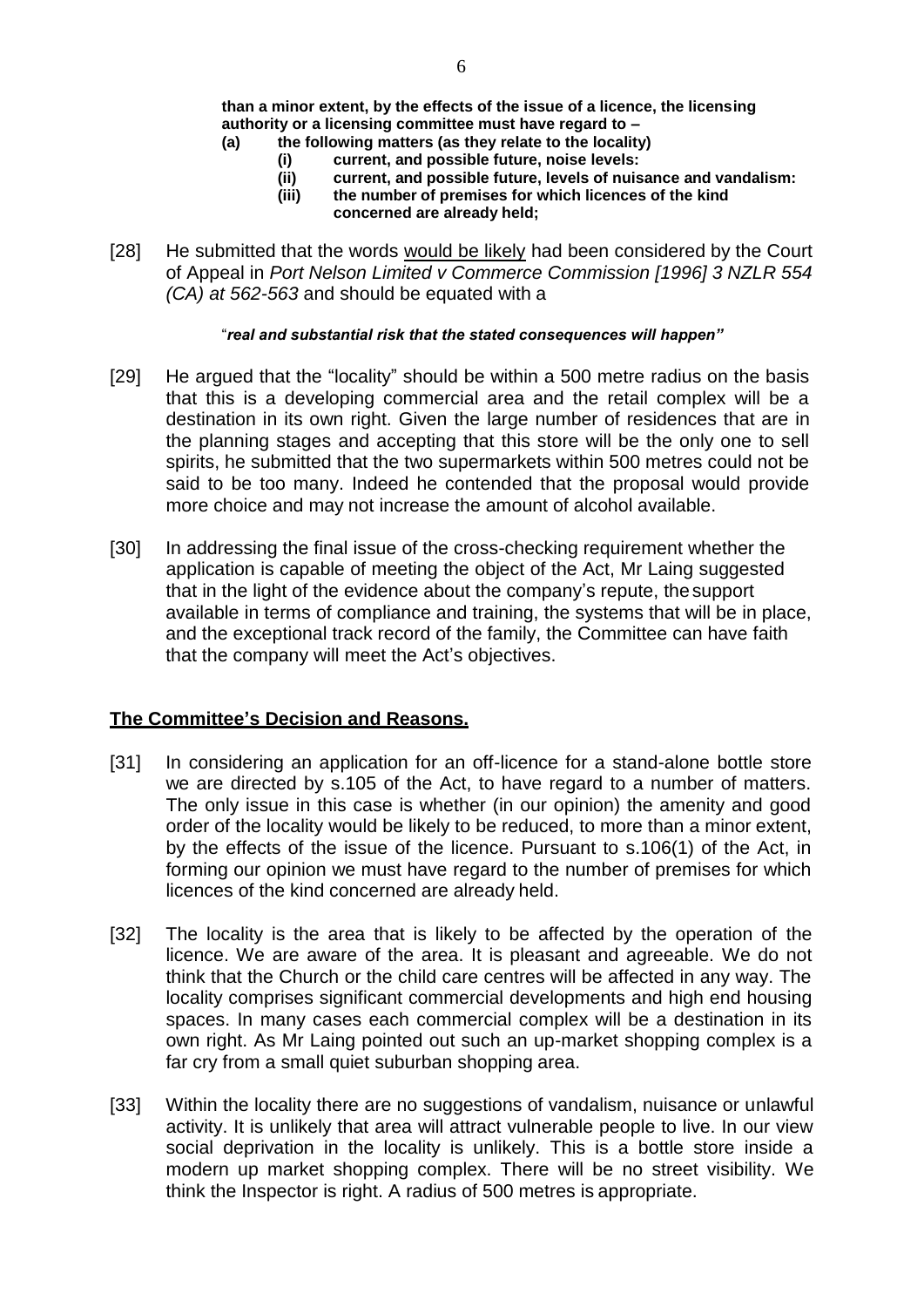- [34] Within that radius there are two supermarkets neither of which is sited in this shopping complex. In terms of the Act, supermarkets hold the same "kind" of licences as bottle stores. Nevertheless we agree with the argument that people may well visit one for different reasons than the other. There is a different product focus between the two. There is no other licence held within the radius. The proposed bottle store was not licensed at the date of the hearing and at any event it is to be sited more than 500 metres away. The other off-licence referred to by the Medical Officer of Health is located one kilometre away. The other three off-licences to the West are located less than three kilometres away.
- [35] We have had regard to the presence of two licensed supermarkets in other commercial areas in the locality. Will the issue of a third off-licence in the locality reduce in any way the current amenity and good order of this locality? In our opinion the answer is no. We accept that there are some decisions of both other Committees and the Authority which have been decided on the basis that the amenity and good order of a particular locality will be significantly affected by the issue of a licence. In the great majority of those cases there was evidence of alcohol related harm as well as disorder and nuisance and social deprivation. It could be argued that the amenity and good order of such communities was already tarnished.
- [36] In this case there was no evidence of alcohol related harm, or noise or vandalism. The only evidence of concern came from the Medical Officer of Health and he was more focused on the risk inherent in granting too many licences in the locality. Not unnaturally he was unable to provide evidence of alcohol related harm attributable to the proliferation of licences since the current proposal has not yet been established. His submissions would have carried much more weight if made to the Queenstown Lakes District Council when it decides to adopt its local alcohol policy. We are required under the Act to determine a specific application for specific premises
- [37] We think the decision in *Lion Liquor Retail Limited (Liquor Kent Terrace) v Palmer [2017 NZARLA PH 170 at [61]* has relevance. It was referred to us by Mr Laing in his closing submissions. The Authority made these comments:

**"The data before the DLC is undoubtedly evidence of excessive or inappropriate consumption of alcohol in the locality of the premises or in the Courtney Place entertainment precinct more generally. The data does not, however, constitute evidence that excessive or inappropriate consumption of alcohol and increased ARH will result from the renewal of this particular**  licence. Or, put in another way, there is no "causal" nexus between the grant of **this renewal licence and general incidence of ARH in the locality established by the respondents and objector.**

**In a licensing application such as this, it is not sufficient that there simply be a positive correlation between alcohol consumption and ARH, or that there is a positive correlation between the sale of alcohol from off-licence and ARH. Rather, in a licensing application like this, what is required is consideration of whether the proposed operation of the premises which is the subject of the application is likely to lead to harm caused by the excessive or inappropriate consumption of alcohol."**

*[38]* Its relevance relates to the final issue we are required to determine as enunciated by Moore J in *Auckland Medical Officer of Health v Birthcare*